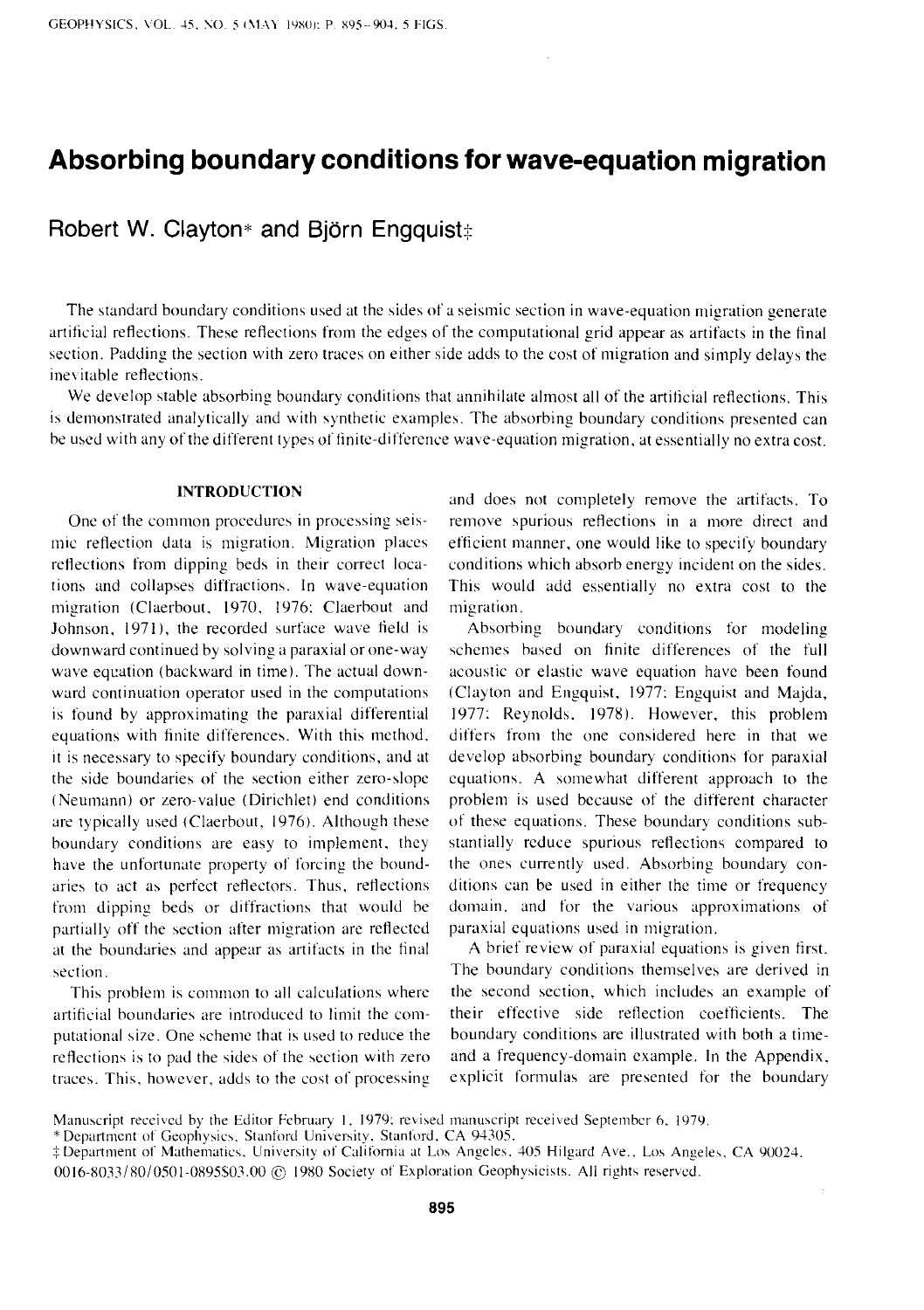#### **896 Clayton and Engquist**



FIG. I. Dispersion relations for paraxial wave equations. The semicircle is the dispersion relation of the exact paraxial wave equation. The other curves are the 15-degree (long dashed curve) and 45-degree approximations (short dashed curve) given by equations (4) and (5), respectively.

conditions, and a stability proof is given for a parti- and cular example.

### **PARAXIAL WAVE EQUATIONS FOR MIGRATION**

Derivations of paraxial wave equations have been given by several authors (Claerbout, 1970, 1976; Clayton and Engquist, 1977 ): here we restrict ourselves to a brief review. The dispersion relation for the full acoustic wave equation

$$
P_{xx} + P_{zz} - \frac{1}{v^2} P_{tt} = 0, \tag{1}
$$

where  $P$  is the wave field amplitude and  $v$  is velocity, is the circle

$$
k_x^2 + k_z^2 - \frac{\omega^2}{v^2} = 0, \tag{2}
$$

where  $k_x$  and  $k_z$  are the horizontal and vertical wavenumbers, respectively, and  $\omega$  is the temporal frequency.

The full wave equation supports waves moving in both downgoing  $(+z)$  and upgoing  $(-z)$  directions. The paraxial equation for upgoing waves uses the semicircle dispersion relation

$$
k_z = -\left(\frac{\omega^2}{v^2} - k_x^2\right)^{1/2}.\tag{3}
$$

To cast equation (3) as a differential equation, it is necessary to approximate the square root as a rational function of  $\omega$  and  $k_x$ . Two approximations commonly known as the 15-degree and 45-degree approximations, respectively. are

$$
k_z = -\frac{\omega}{\nu} \left( 1 - \frac{1}{2} \frac{v^2 k_x^2}{\omega^2} \right), \tag{4}
$$

$$
k_z = -\frac{\omega}{v} \frac{1 - \frac{3}{4} \frac{v^2 k_x^2}{\omega^2}}{1 - \frac{1}{4} \frac{v^2 k_x^2}{\omega^2}}.
$$
 (5)

Equation (4) is the result of a linear approximation of the square root, while equation (5) comes from a bilinear approximation. The dispersion relations given by equations  $(3)$ ,  $(4)$ , and  $(5)$  are shown in Figure 1. Using the following sign convention for the Fourier transforms

$$
P(k_x, k_z, \omega) = \iiint P(x, z, t) \cdot e^{i(k_x x + k_z z - \omega t)} dx dz dt,
$$

we find the differential equations corresponding to equations (4) and (5) are, respectively,

$$
P_{zt} + \frac{v}{2} P_{xx} - \frac{1}{v} P_{tt} = 0, \qquad (6)
$$

and

$$
P_{ztt} - \frac{v^2}{4} P_{xxx} + \frac{3v}{4} P_{xxt} - \frac{1}{v} P_{ttt} = 0.
$$
 (7)

For computational purposes, it is often convenient to use a retarded time coordinate system

$$
t' = t + \frac{z}{v} \tag{8}
$$

which has the effect of reducing the equations (for constant velocity) to

$$
P_{zt'} + \frac{v}{2} P_{xx} = 0, \t(9)
$$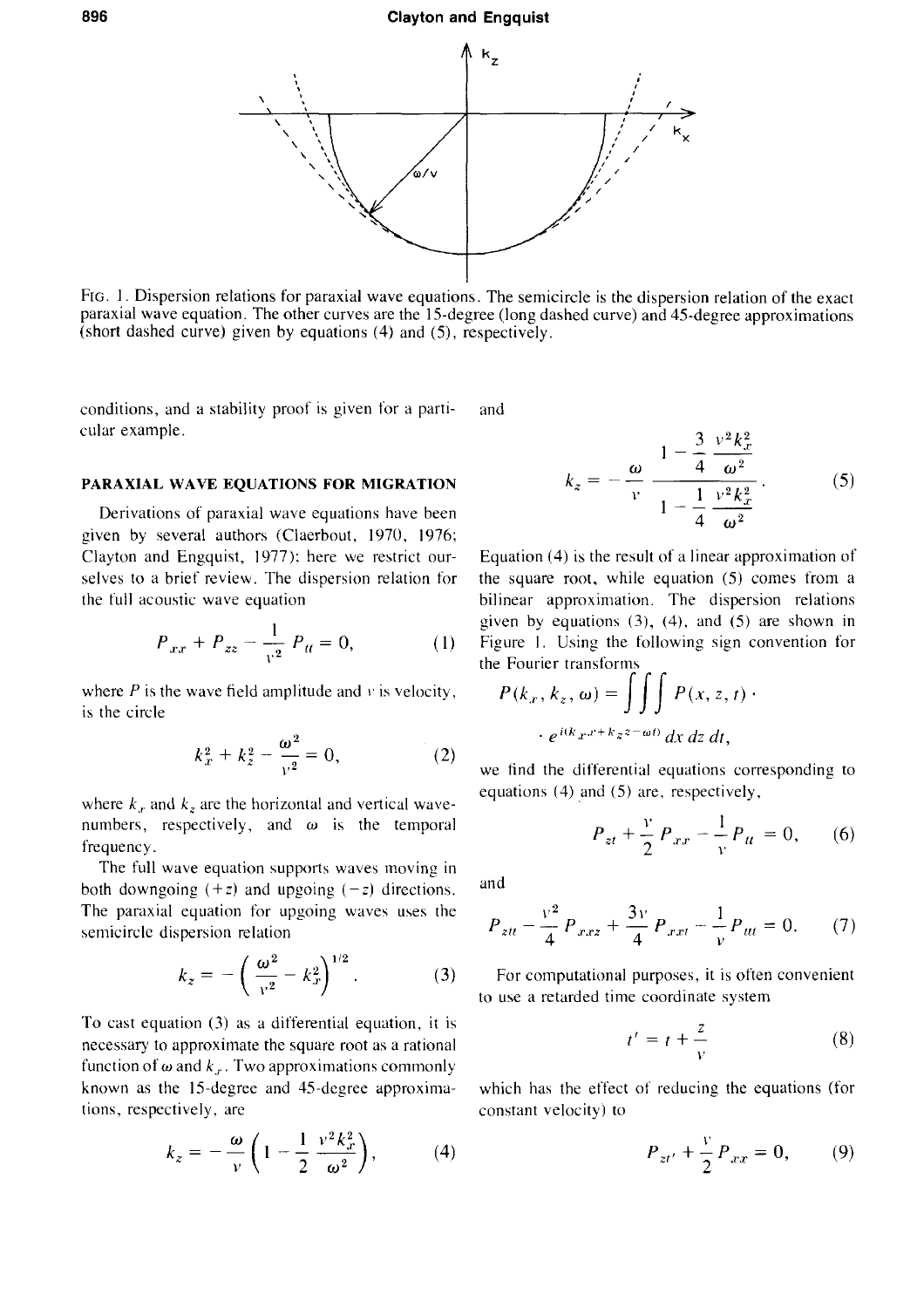and  $P_1 = e^{i(k_x x - k_z z - \omega t)}$  (11)

$$
P_{z t' t'} - \frac{v^2}{4} P_{x x z} + \frac{v}{2} P_{x x t'} = 0.
$$
 (10)

A method for finding higher order paraxial equations is given in Clayton and Engquist (1977). The paraxial equations for downgoing waves can be found from equations {3) through ( 10) *by* replacing  $k_z$  by  $-k_z$ , and  $\partial/\partial_z$  by  $-\partial/\partial_z$ .

In the wave-equation migration process, paraxial equations such as  $(6)$  or  $(7)$  are solved together with the recorded data  $P(x, z = 0, t)$   $(A \le x \le B,$  $0 \le t \le T$ ) as initial conditions. P is assumed to vanish for  $t \le 0$  and  $t \ge T$ . The wave field  $P(x, z, t)$ is calculated for  $z > 0$  by approximating the differential equations [for example, equations  $(9)$  or  $(10)$ ] with difference approximations. The final migrated section is taken as the slice  $P(x, z, t = 0)$ . For a more detailed description, see Ciaerbout ( 1976). To perform these calculations, extra conditions at the artificial side boundaries  $(x = A \text{ and } x = B)$  are needed on *P,* and that is where we want absorbing boundary conditions.

# **ABSORBING BOUNDARY CONDITIONS**

To derive the absorbing boundary conditions. consider an upgoing monochromatic plane wave incident upon the right side boundary  $(k_x, \omega \le 0)$  of the form

<sup>p</sup>*zt't'* -4 <sup>p</sup>*.r.rz* + 2 *Pl'.rt'* = 0. ( 1 0) The -,ide boundary will -.ct up a rctlectcd wa\ c

$$
RP_R = R e^{i(-k_x x - k_z z - \omega t)}, \qquad (12)
$$

where  $R$  is the effective reflection coefficient of the edge of the grid.

The boundary condition operator, which we denote as *B,* governs the total wave field at the edge in the following fashion

$$
B(P_I + R P_R) = 0. \tag{13}
$$

We restrict ourselves to linear boundary conditions so that the effective retlection coefficient is found to be

$$
R = -\frac{B(P_I)}{B(P_B)}.
$$
 (14)

Since the wave fields themselves are functions of  $k_z$ ,  $k_x$ , and  $\omega$ , and the relationship between  $k_z$  and the other two variables is fixed by the paraxial equation used in the interior, we can write equation  $(14)$  as

$$
R = -\frac{B(k_x, \omega)}{B(-k_x, \omega)}.
$$
 (15)

For absorbing boundary conditions. we wish to minimize  $|R|$ , keeping in mind that the boundary conditions should not introduce instabilities into the solution. Clearly,  $|R|$  will be small if we can make B small for positive values of  $k<sub>r</sub>$ , while making it large for negative values of  $k_r$ . The function *B* will



FIG. 2. Dispersion relations for absorbing boundary conditions. The curves labeled *B* I, *82,* and *83* are the dispersion relations for the unretarded absorbing boundary conditions presented in the text. The semicircle is from Figure I, the exact paraxial dispersion relation. The dispersion curves are intended to be better approximations to the right quarter-circle than to the left quarter-circle.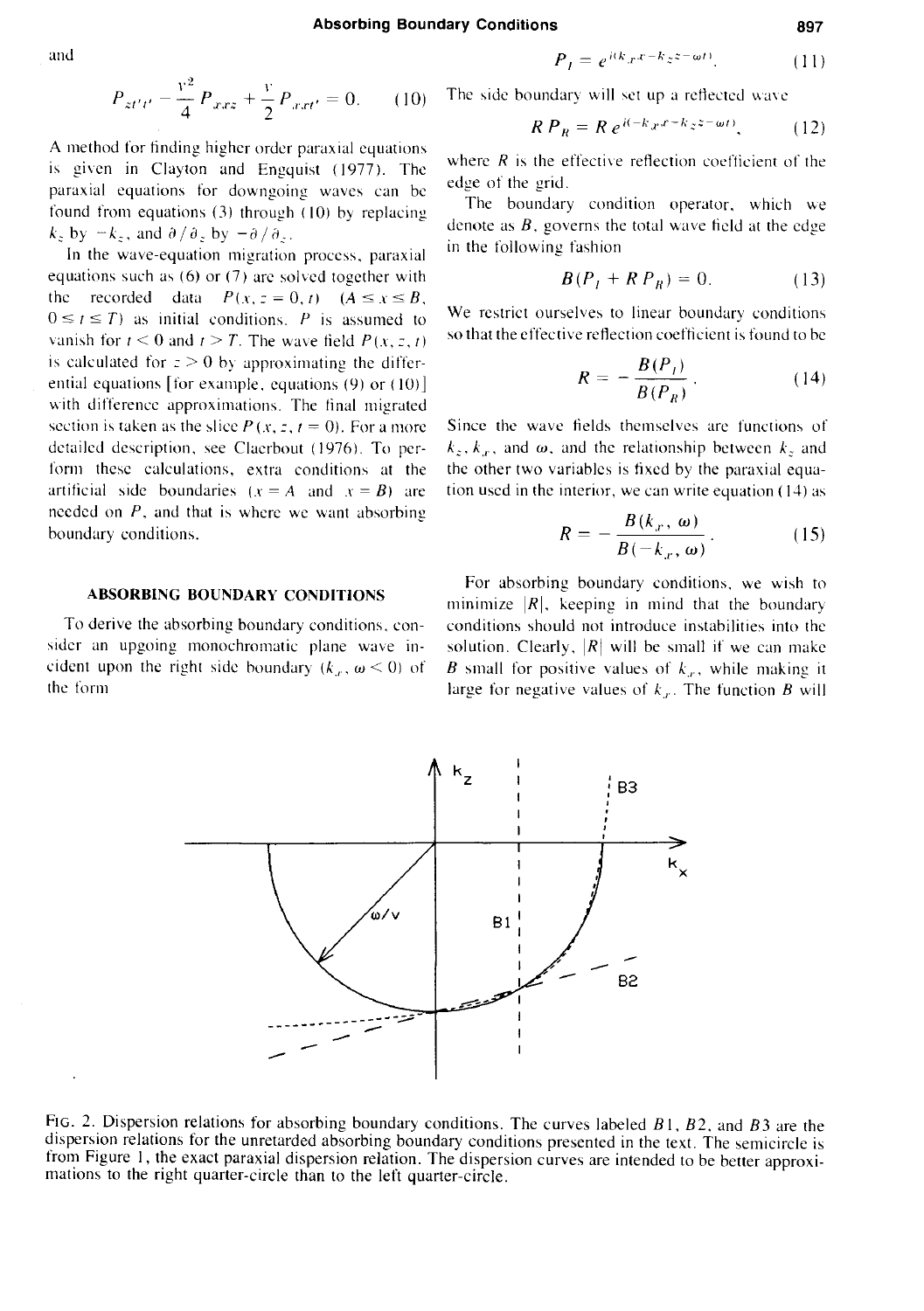

FtG. 3. Effective reflection coefficients for the absorbing boundary conditions. The effective reflection coefficients for the three types of absorbing boundaries, shown in Figure 2, arc displayed as a function of incident angles at the boundary. The incident angle is defined such that fiat events (perpendicular to sides on the section) have zero incident angle. The absorbing boundary conditions in this case were matched to the exact paraxial wave equation. The angles where the reflections vanish are fitting points of the boundary conditions.

be small when it closely matches the interior dispersion relation, that is, when  $B(k_x, \omega)$  is small for a large range of  $k_r$ ,  $\omega > 0$ .

One constraint that we apply to *B* is that it be no more than first order in  $k_x$ . In the physical domain, this implies that the boundary condition contains only first-order derivatives in *x.* 

Three forms of boundary conditions meet the requiremcnts for *8* to be absorbing:

$$
B1: \quad \frac{vk_x}{\omega} = b. \tag{16}
$$

$$
B2: \quad \frac{vk_z}{\omega} = -a + b \frac{vk_x}{\omega} \,. \tag{17}
$$

B3: 
$$
\frac{vk_z}{\omega} = -\frac{a - b\frac{vk_x}{\omega}}{1 - c\frac{vk_x}{\omega}}.
$$
 (18)

The geometrical interpretation of  $B1$  is a vertical line

in the  $k_x$ -,  $k_z$ -plane,  $B2$  corresponds to a slanted line, and  $B_3$  is one branch of a hyperbola. In Figure 2, the three boundary conditions arc displayed along with the semicircle of the exact paraxial wave equation.

The coefficients *a, h.* and *c* arc determined by matching the boundary condition to the right side  $(k<sub>x</sub> > 0)$  of the dispersion relation of the interior equation. For monochromatic plane waves, the coefficients can be selected to annihilate perfectly any reflection. Since we wish to apply the boundary conditions to general wave fields, the coefficients are chosen to minimize  $|R|$  for a range of wavenumbers which contains the band of significant energy in the wave fields. Although this range is problemdependent, the choice of coefficients is not critical.

The interior equation can be either the exact paraxial wave equation (3) or approximations thereof. The equations can be in a normal time frame [equations (6) and  $(7)$ , in retarded time [equations  $(9)$ ] and  $(10)$ , or in the frequency domain. When re-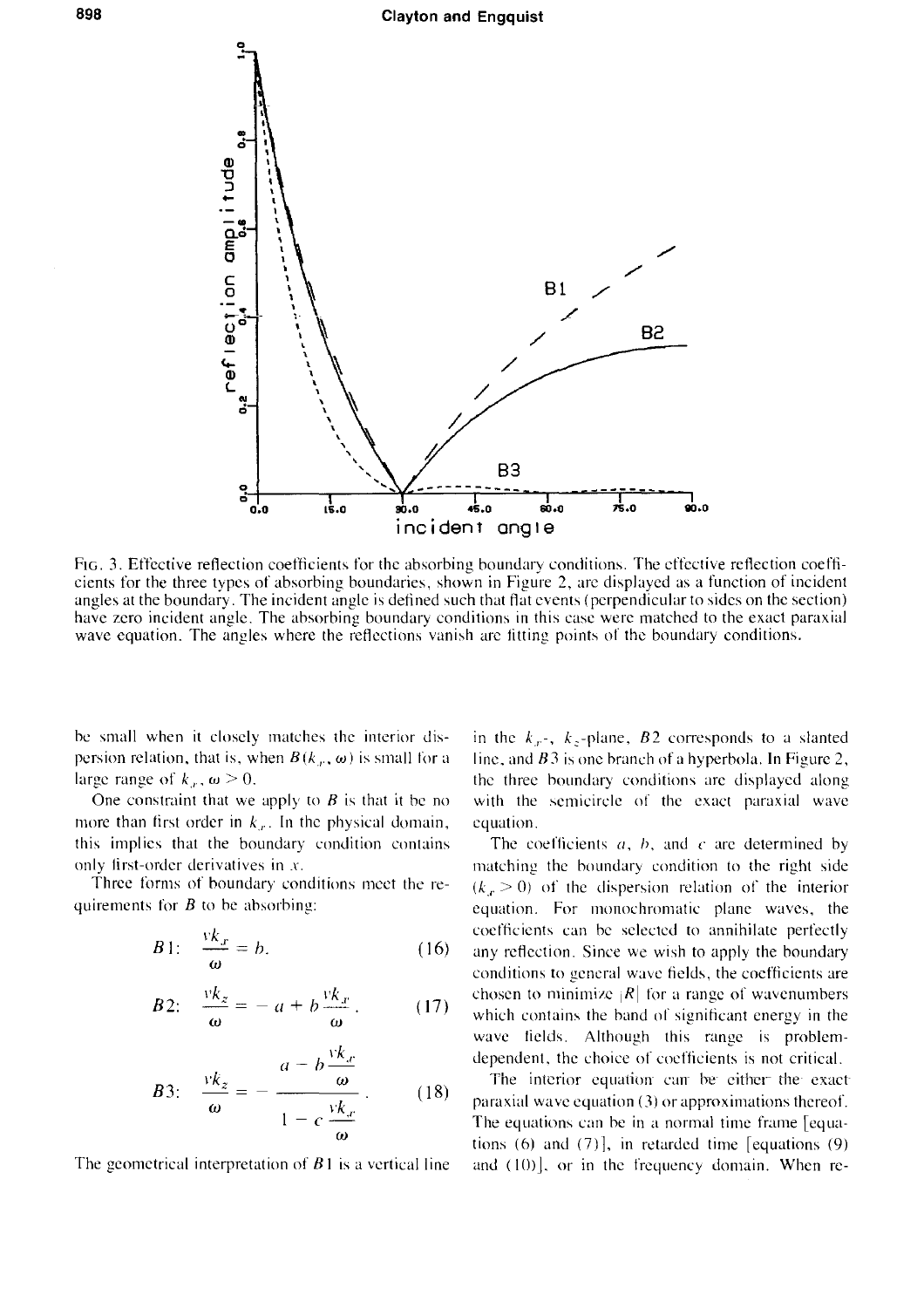

FIG. 4a. Monochromatic wave equation with reflecting boundary conditions. Shown is the downward continuation with the 45-degree monochromatic wave equation of a point source location slightly above the top of the plot. The side boundaries are zero-slope Neumann conditiom. The bottom portion of the plot is dominated by artificial reflections from the edges of the grid. Seven frequencies were added to enhance the clarity.

tarded coordinates are used, it is practical to fit the dispersion relation of the paraxial wave equation at  $k_x = 0$  [ $B(k_x = 0, \omega) = 0$ ] since from this  $a = 0$ , which simplifies the boundary conditions  $B2$  and *83.* 

In differential form. the three boundary conditions **are:** 

B1: 
$$
P_x + \frac{b}{v} P_t = 0;
$$
 (19)

B2: 
$$
P_z - bP_x - \frac{a}{v}P_t = 0
$$
; and (20)

$$
B3: \quad P_{zt} + cvP_{xz} - bP_{xt} - \frac{a}{v}P_{tt} = 0. \tag{21}
$$

The effectiveness of the absorbing boundary conditions can be judged by examining the effective

reflection coefficients as a function of incident angle to the boundary [sin<sup>-1</sup> ( $vk_x / ω$ )]. The method for calculating the reflection coefficients is given by equation *(* 15). In Figure 3. these reflection coefficients are shown for the case when the interior equation is the exact paraxial equation. The angles for which there are no reflections are the fitting points for determining the coefficients in equations ( 19),  $(20)$ , and  $(21)$ . It should be noted that flat reflectors (zero angle of incidence) always have unit reflection coefficients. This can be seen from Equation (15), because the numerator and denominator are identical. For reflections with negative angles of incidence, the effective reflection coefficient is greater than unity. These reflections. however. do not cause stability problems because they migrate toward the interior of the mesh. rather than impinging on the boundary. A proof of stability is given in the Appendix.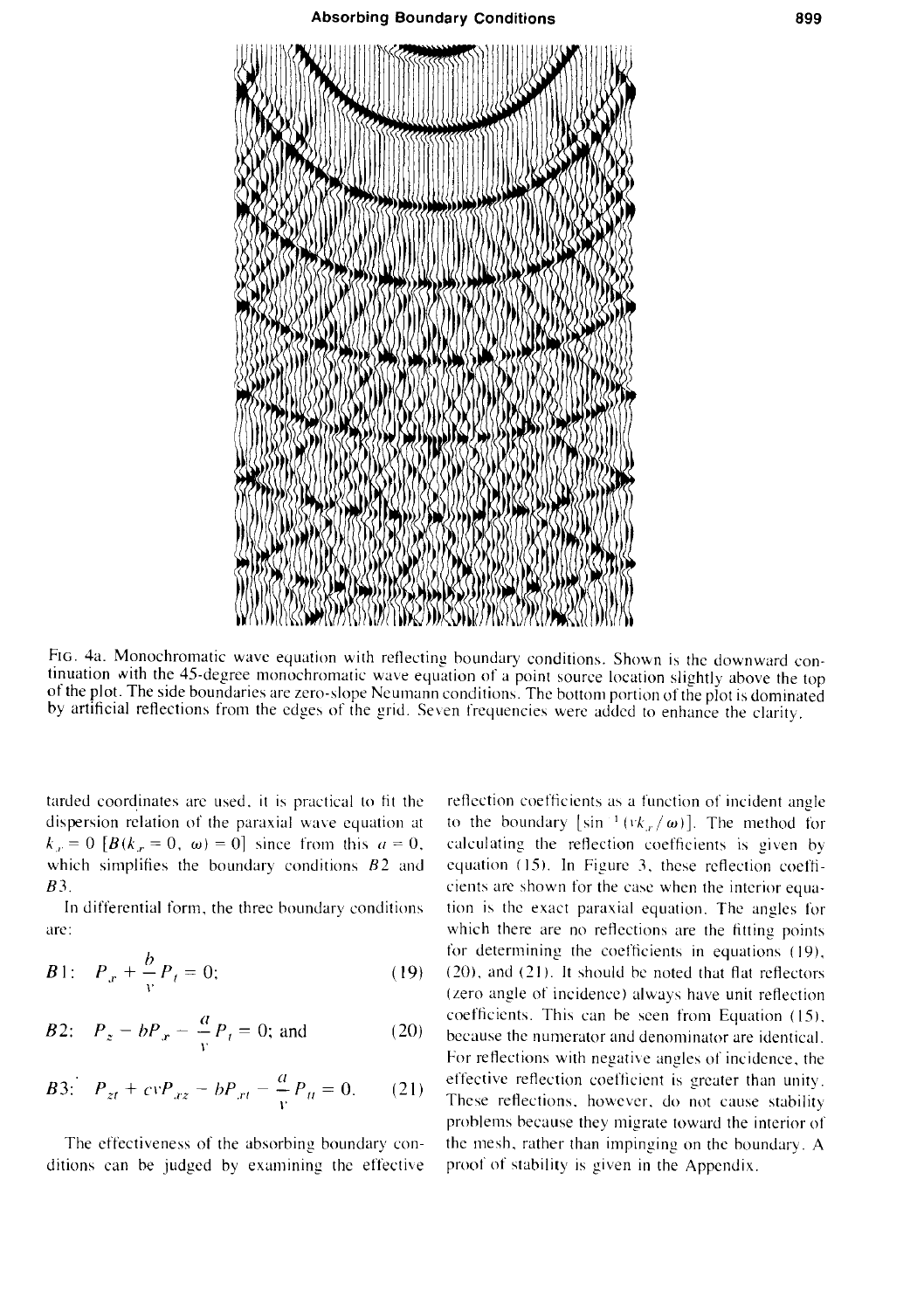

FIG. 4b. Monochromatic wave equation with *8* I absorbing boundary conditions. The same example as in Figure 4a, except with *8* I absorbing boundary conditions. Only small artificial reflections are present.

The left side boundary is treated in a similar manner. The same formulas are valid if *h* and *c* are replaced with  $-b$  and  $-c$ , respectively. For absorbing boundary conditions for downgoing waves. the  $k_z$  in equations (17) and (18) is replaced by  $-k_z$ .

# **NUMERICAL EXAMPLES**

To illustrate the effectiveness of the absorbing boundary conditions, two numerical examples are presented. The first example, shown in Figure 4. is a downward continuation using the monochromatic 4S-degree wave equation. In the displays shown, solutions for seven different frequencies were combined to enhance the clarity of the plots. The point source located just above the top of each panel is used for the initial condition. Figure 4a shows the results of downward continuing with zero-slope (perfectly reflecting) end conditions. The solution in the lower part of the mesh is dominated by reflections from the boundaries. In Figure 4b, the *8* I absorbing boundary condition was used, with the constant in the boundary condition adjusted to absorb perfectly at 60 degrees. This boundary condition removes most of the spurious reflections, especially those reflections at high angles of incidence. The shallow incidence angles do, however, generate some reflected energy. In the last panel, Figure 4c, the *83*  boundary condition was used. The fitting angles for the boundary condition were 24 and 60 degrees. The small reflections that remained with the *8* I boundary condition are now removed. The result of using the *82* absorbing boundary condition is nearly identical to the *8* I result, and it is not shown.

The second example, shown in Figure 5, is a timedomain solution with the IS-degree paraxial wave equation. The first panel (A) shows the results of modeling the response of three point diffractors with the IS-degree wave equation. The *83* absorbing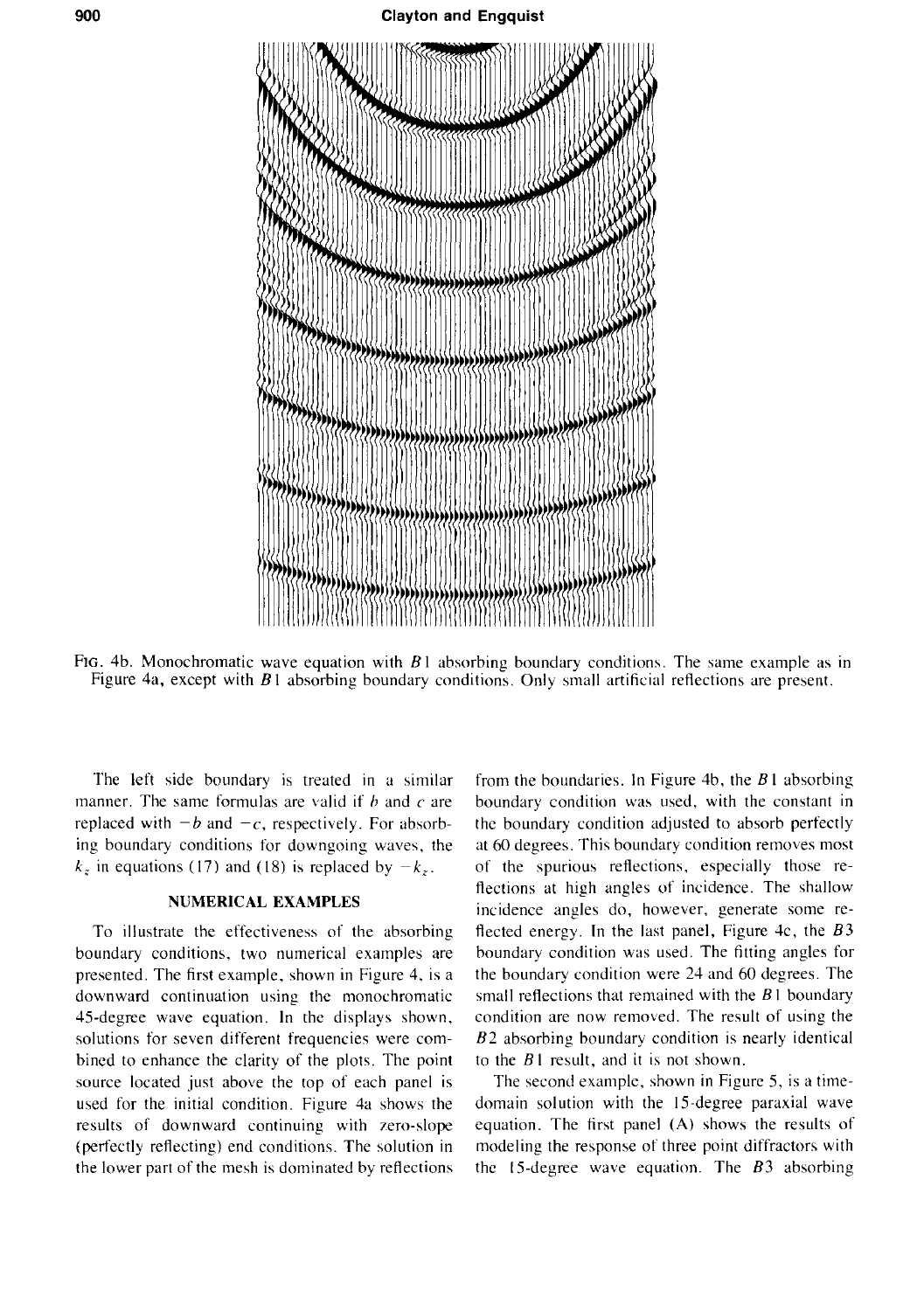

FIG. 4c. Monochromatic wave equation with  $B3$  absorbing boundary conditions. The example of Figure 4a is run with *B3* absorbing boundary conditions. Virtually all artificial reflections are removed.

boundary condition was used at the boundaries. The remaining panels  $(B - E)$  are the results of migrating the data within the rectangular window. The correct result of migration should be that all energy focuses outside the window; some unfocused energy, however, will remain because of the energy lost on the sides in the modeling process.

In panel B, a zero-slope boundary condition was used. and clearly the artificial reflection dominated the result. The result obtained by padding with zero traces on the left is shown in panel C. The boundary reflections are reduced significantly, but in this example it doubled the computational cost. The results of using the *B* I and *B3* absorbing boundary conditions are shown in panels D and E, respectively. The boundary conditions remove most of the reflections, with *B3* performing best.

#### **CONCLUSIONS**

Absorbing boundaries are most important in appli-

cations where there are a limited number of traces in the section. Our experiments and analysis show that absorbing side boundary conditions can be applied to wave-equation migration with the following accomplishments:

(I) The nonphysical spurious reflections at the computational side boundaries are substantially reduced over the level of standard boundary conditions. With the most effective absorbing boundary condition  $(B3)$ , the reflections are, for practical purposes, completely removed.

(2) The absorbing boundary conditions can be added in such a way that the full algorithm is computationally stable.

(3) The complexity of the algorithm is not increased by introducing absorbing boundaries. The boundary conditions are local (involving only a few neighboring mesh points) and have a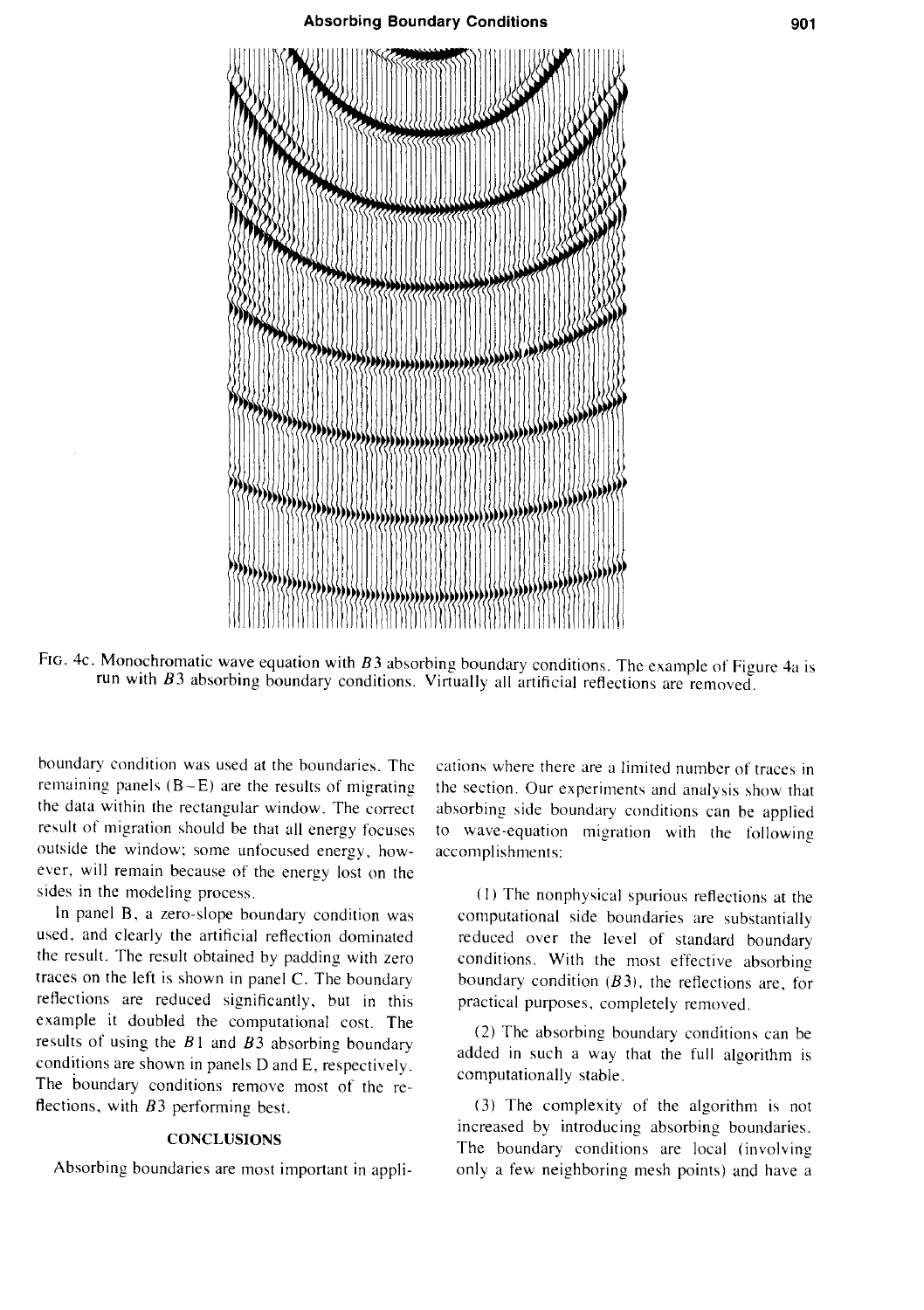

Fig. 5. A time-domain example of absorbing boundary conditions. In panel A, the result using the 15-degree time-domain wave equation to model the response of three point diffractors is shown. The  $B3$  absorbing boundary conditions were used at the edges to reduce spurious reflections. The remaining panels are the results of migrating data within the rectangular window with a 15-degree wave equation. Plot scales for all panels are identical. The reflecting boundary case shown in panel B shows large artificial reflections from the left boundary. In panel C, the results of padding zero traces to the left side of the window are shown. In panels D and E, the  $B1$  and  $B3$  absorbing boundaries, respectively, are used.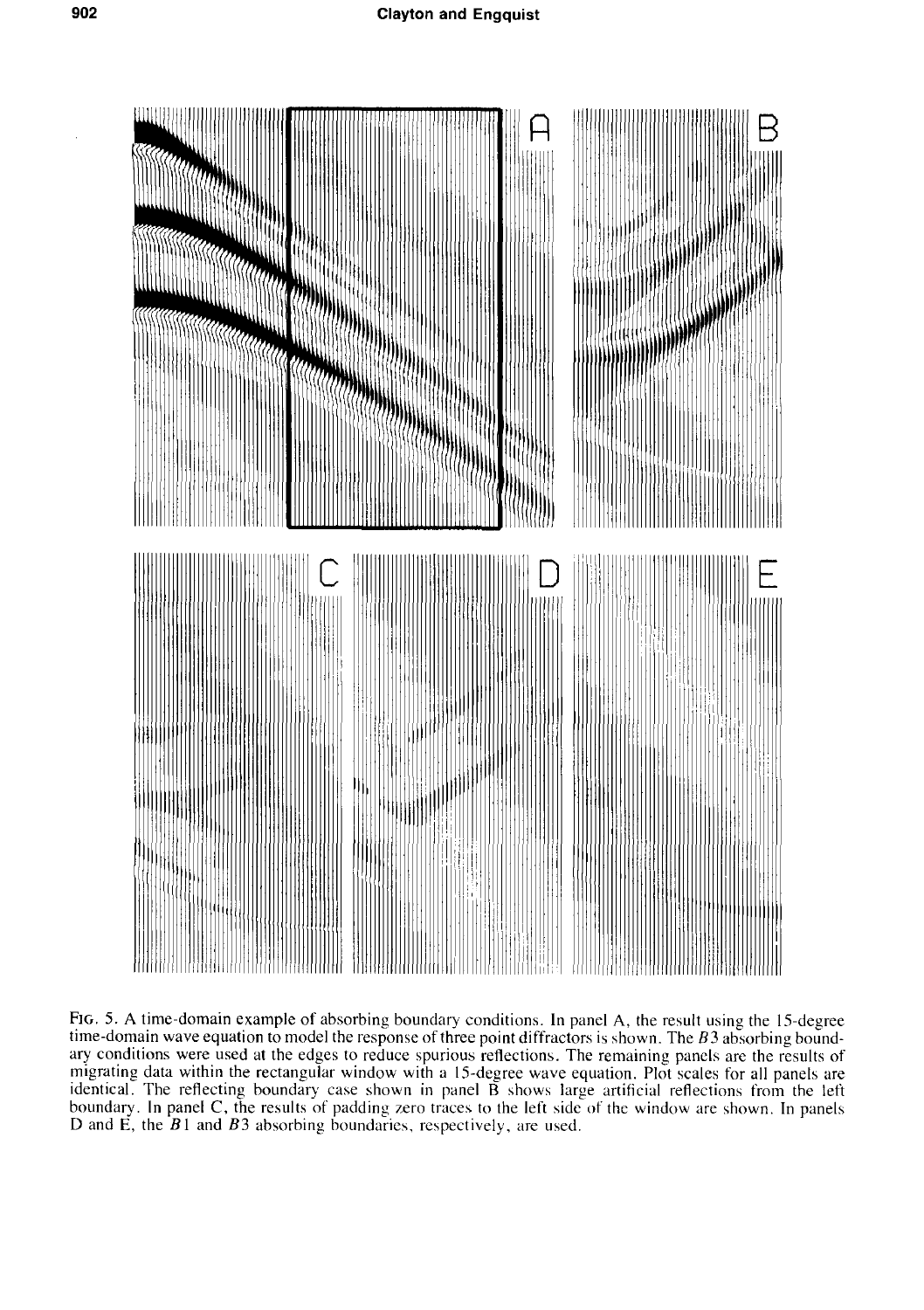finite-difference stencil similar to the scheme in the interior.

#### **ACKNOWLEDGMENTS**

Support for this research was provided by the sponsoring members of the Stanford Exploration Project. The authors also wish to thank Prof. Jon F. Clacrbout for suggesting the *83* boundary condition.

#### **REFERENCES**

Claerbout, J. F., 1970, Coarse grid calculations of waves in inhomogeneous media with application to delineation of complicated seismic structure: Geophysics. v. 35. p. 407.

- -1976. Fundamentals of geophysical data processing: New York, McGraw-Hill Book Co., Inc.
- Claerbout, J. F., and Johnson, A. G., 1971. Extrapolation of time dependent waveforms along their path of propagation: Geophys. J. Roy. Astron. Soc., v. 26, p. 285–<br>295.
- Clayton, R. W., and Engquist, B., 1977. Absorbing boundary conditions for acoustic and elastic wave equations: SSA Bull.. v. 6. p. 1529- 1540.
- Engquist, B., and Majda, A., 1977, Absorbing boundary conditions for the numerical simulation of waves: Math. Comp., v. 31, p. 629-651.
- Reynolds, A. C., 1978. Boundary conditions for the numerical solution of wave propagation problems:
- Geophysics. v. 43. p. 1099-1110. Richtmyer. R. D .• and Morton. K. W .. 1957. Difference methods for initial-value problems: New York. John Wiley and Sons, p. 135-137.

#### **APPENDIX FORMULAS FOR BOUNDARY CONDITIONS AND STABILITY PROOF**

### **Finite-difference formulas**

In order to compute the wave field  $P(x, z, t)$ , we discretize the differential equations and approximate  $P(x, z, t)$  by a mesh function  $P_{j,k}^n$  on the computational mesh  $(x_k, z^n, t_j)$ ;  $x_k = A + k\Delta x$ ,  $z^n = n\Delta z$ ,  $t_j = j\Delta t; k = 0, 1, \ldots, K; n = 0, 1, \ldots; j = \ldots,$  $-1, 0, 1, \ldots$ . The notation will be simplified if we introduce the usual forward  $(D_+^{\xi})$  and backward  $(D_+^{\epsilon})$  divided-difference operator with respect to the independent variable  $\xi$ . For example:

 $D_{+}^{x}P_{j,k}^{n} = (P_{j,k+1}^{n}-P_{j,k}^{n})/\Delta x,$ 

and

$$
D_{-}^{z}P_{j,k}^{n}=(P_{j,k}^{n}-P_{j,k}^{n-1})/\Delta z.
$$

Let us now define the difference approximations corresponding to the differential equations (9) and ( 10) which are used here.

# **15-degree approximation, implicit**

$$
D_{+}^{t}D_{+}^{z}P_{j,k}^{n} + \frac{v}{8}D_{+}^{x}D_{-}^{x}(P_{j,k}^{n+1}) +
$$

$$
P_{j+1,k}^{n+1} + P_{j,k}^{n} + P_{j+1,k}^{n}) = 0.
$$

$$
(A-1)
$$

#### **45-degree approximation, frequency domain**

$$
\omega^2 D_+^z P_k^n(\omega) + \frac{v^2}{4} D_+^x D_-^x D_+^z P_k^n(\omega)
$$
  
+ 
$$
\frac{i\omega v}{4} D_+^x D_-^x \left[ P_k^n(\omega) + P_k^{n+1}(\omega) \right] = 0.
$$
  
(A-2)

The difference equations  $(A-1)$  and  $(A-2)$  can be applied at all mesh points except for the side boundaries at  $k = 0$  and  $k = K$ . The difference formulas for the absorbing side boundaries at  $k = K$  are (the formulas for  $k = 0$  are similar):

B1: 
$$
D_{-}^{x}(P_{j,K}^{n}+P_{j+1,K}^{n})
$$
  
\t $+ \frac{b}{v}D_{+}^{t}(P_{j,K}^{n}+P_{j,K-1}^{n})=0;$  (A-3)  
\nB2:  $D_{+}^{z}(P_{j,K}^{n}+P_{j+1,K}^{n}+P_{j,K-1}^{n}+P_{j+1,K-1}^{n})$   
\t $- \frac{a}{v}D_{+}^{t}(P_{j,K}^{n}+P_{j,K-1}^{n}+P_{j,K}^{n+1})$   
\t $+ P_{j,K-1}^{n+1})-b D_{-}^{x}(P_{j,K}^{n}+P_{j+1,K}^{n})$ 

B3: 
$$
(a = 0)
$$
  
\n $D_+^2 D_+^t (P_{j,K}^n + P_{j,K-1}^n)$   
\n $+ c v D_-^x D_+^z (P_{j,K}^n + P_{j+1,K}^n)$   
\n $- b D_-^x D_+^t (P_{j,K}^n + P_{j,K}^{n+1}) = 0.$  (A-5)

 $(A-4)$ 

 $+ P^{n+1} + P^{n+1} \nu = 0$ ;

If more accurate difference formulas involving more mesh points are needed to approximate the *x*derivative in the interior equation, the boundary conditions must be used also at the mesh points close to  $x_0$  and  $x_K$ .

# **Stability proof**

In order to be at all useful for computations, the difference scheme together with the boundary con